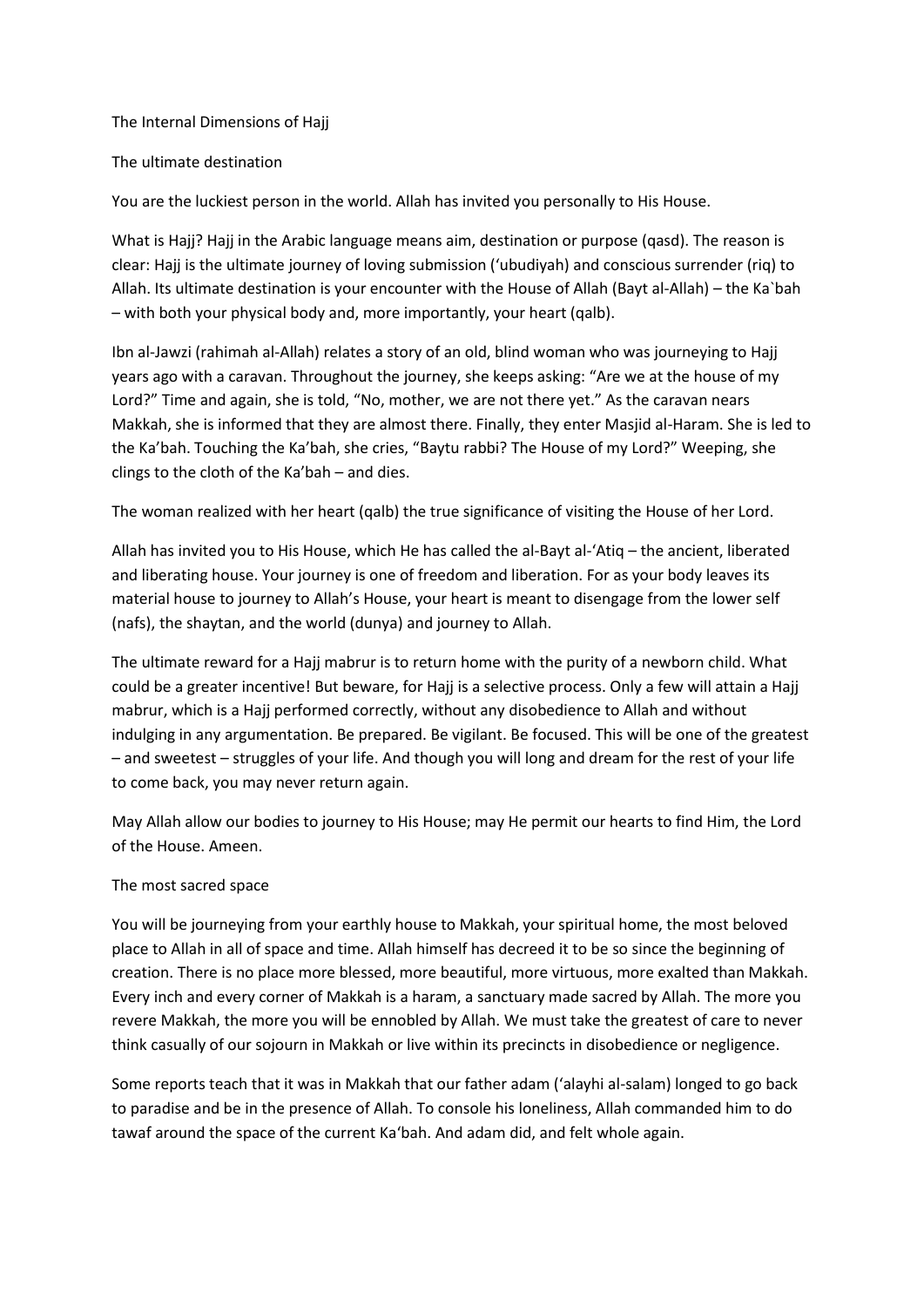Other texts teach that Nuh ('alayhi al-salam), Ibrahim ('alayhi al-salam), and many Prophets before them ('alayhim al-salam), all did tawaf around Allah's sacred House. Their spiritual energy and legacy fills the air. You will be walking in the footsteps and the heart-steps of Rasulullah (sallalahu 'alayhi wasallam) and his noble companions.

### Shelter, solace and sight

Hajj and its rites are described in various and powerful ways by Allah and his Rasul (sallalahu 'alayhi wasallam). Through these descriptions, we gain insight into the deeper meanings of Hajj. The rites of hajj are described, for example, as manasik, masha'ir and mashahid.

Mansak (plural manasik), usually translated as ritual, connotes shelter (maskan) and tranquility (sukun). The rites of Hajj are residences of shelter and tranquility for the heart.

Mash'ar (plural masha'ir) connotes feeling and experience. The rites of Hajj cause the heart to feel and experience the sweetness of nearness to Allah.

Mashad (plural mashahid) is to witness with the heart the blessings of Allah at every station – to see, with one's inner sight, Allah's will as the Decreer of decrees and the Causer of causes.

Each word connotes a different inner dimension of Hajj, as the movement, not only of your body or limbs, but of your heart. For as your body journeys from one place to another, so too must your heart travel through various stations (maqamat), each of which will provide it with shelter, solace and inner sight.

# Become angelic

Hajj is your chance to become an angel and to live with the delight of an angel.

In tawaf, you will be mirroring the worship of the angels, the mala'ikah, those heavenly creatures created of pure light and enveloped in the worship of Allah. Texts teach that the Ka'bah is connected in an imperceptible way to the Bayt al-Ma'mur, the heavenly Ka'bah of the angels, around which they are constantly in tawaf. Seventy thousand angels perform tawaf around this house and are replaced with others, never to return.

Around the Ka'bah, we are in a heavenly dimension. Near the Ka'bah are the Hajar Aswad, or black stone, and the Maqam Ibrahim, both gems from jannah. We are taught that the hajar was darkened by the sins and transgressions of man. Its heavenly light is now folded from us. The hajar will be rendered into a person in the afterlife by Allah and will witness on behalf of those who approached it with truth and sincerity. The hajar can be said to take a picture recording of your heart as you stand before it. Kissing the hajar is the most profound renewal of your covenant with Allah and a pledge of love, dedicated obedience and soulful allegiance to Him.

#### THE JOURNEY BEGINS

#### Entering into Ihram

As you near the miqat, your heart will tremble and tremor. Is this really happening? Is my heart getting closer and closer to His House? Soon you will enter Allah's haram. It is only fitting that you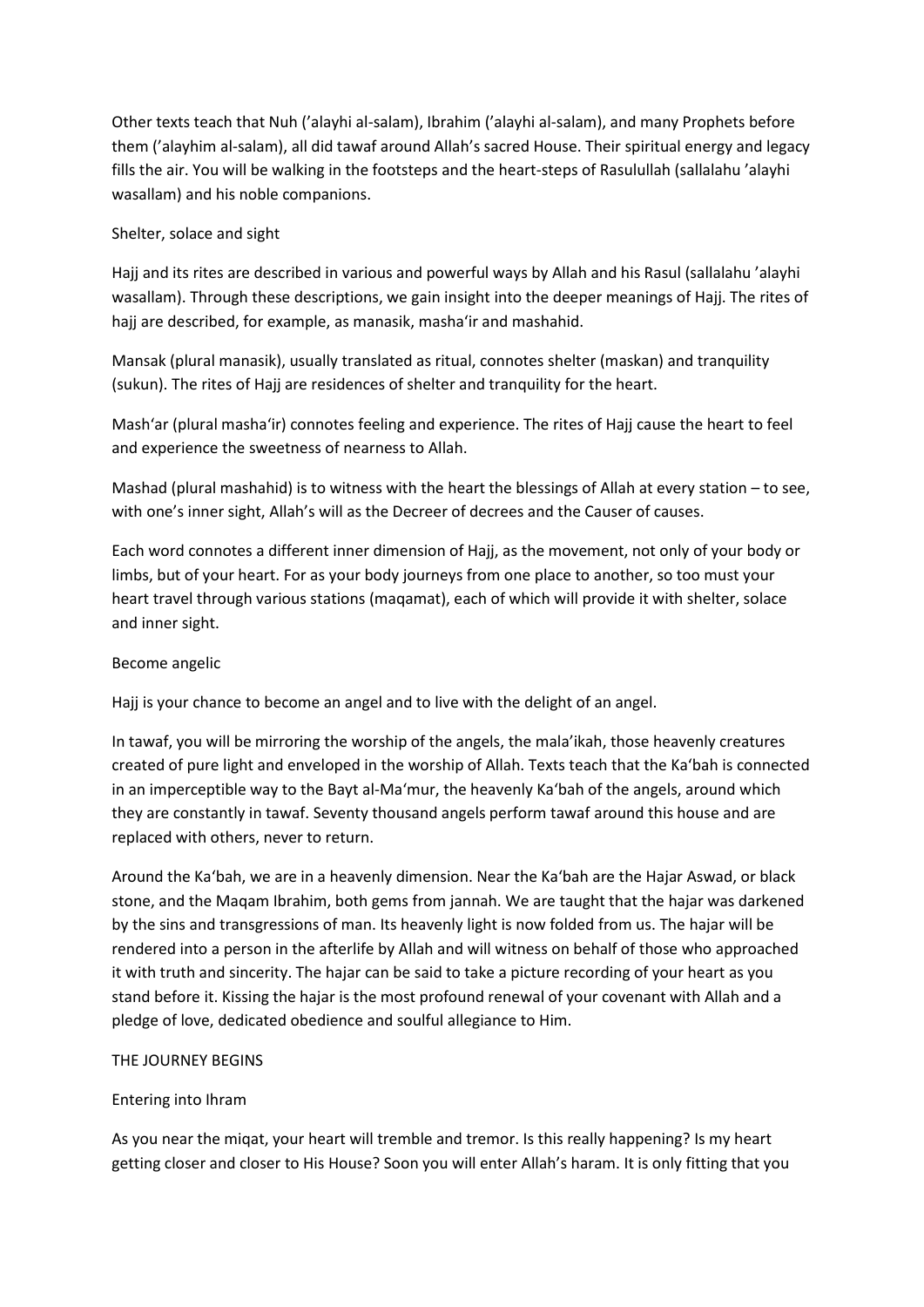enter into a state, both externally and internally, that justly corresponds to this honour. Beyond the miqat, there is only talbiyah.

The essence of Hajj is the journey of our hearts away from the house of our lower selves (nufus) with its passions (shahawat), inclinations (ahwa') and attachment to the created world (khalq) to the haram and, ultimately, the House of Allah. We must leave our attachments to receive the greatest connection. We must leave to arrive.

Ihram is from haram. Both meanings, to be sacred and to be forbidden, are carried in it. Through the ihram, the heart is meant to leave the temporary and the finite – to make it, in a sense, "forbidden" – and to prepare for the sacred audience of Allah's presence.

The muhrim has disengaged from everything and anything that distracts him or her from Allah and, consequently, from remembrance, peace and stillness. The muhrim has left his or her home taking taqwa or Allah-consciousness, the best sustenance, as a provision.

# Beginning Talbiyah

One enters into ihram with talbiyah. Talbiyah is the heart's most profound surrender to the invitation and call of Allah: Here I come to You, my Lord, here I come – fully and forever.

With the talbiyah, we proclaim that no associate (sharik) or attachment will distract us from seeking Allah. Our hearts will not see, hear, obey, or be lured to another, besides Him. The recitation of this talbiyah is to be said with constancy and conviction, and not intermittently and infrequently.Talbiyah is essential to focusing our hearts. It will remind us of the purpose of our journey; it will facilitate us in foregoing our rights, demands and expectations while yet rendering fully the major and minor rights of others; it will dispel distractions; and it will make all obstacles easy, even pleasurable.

There is no praise (hamd) and no dominion and power (mulk) except that Allah owns it. Everything, whether tangible or intangible, belongs to Him. In fact, we are in praise of Him by Him.

Mina

Mina, or Muna, means desire, hope, longing.

Some texts teach that it was in Muna that adam ( 'alayhi al-salam) longed and desired to journey back home to paradise and to be, once again, in Allah's presence.

It is in Muna that the journey begins. The day spent in Muna, termed the day of tarwiyah (meaning, in part, to quench, to drink to one's fill), is meant for our heart to focus on the aim of their journey, to gather in resolution and focus, and to begin our inner momentum towards the House of Allah.

# 'Arafat

'Arafat means to know, to understand. Another verb scale conveys the meaning of perfuming, making fragrant, scenting. 'Arafat is the essential pillar (rukn), of Hajj; without 'Arafat there is no Hajj.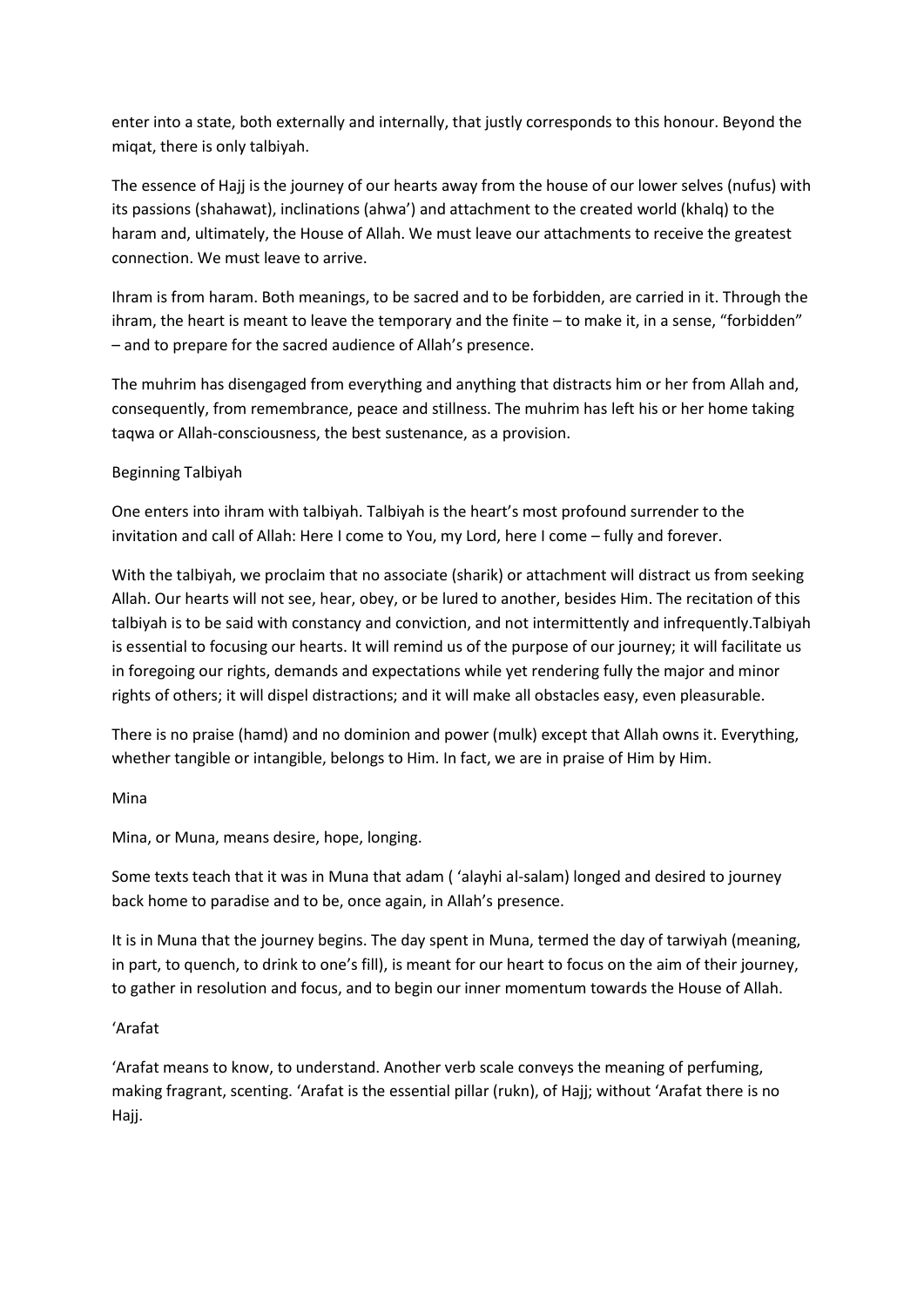'Arafat is the cleansing station outside the haram where we stand and seek forgiveness for all that we've committed in our lives. We beg and implore Allah to make us worthy of entering into His haram, visiting His House and being in His presence.

Here, on 'Arafat, we learn two things. As we acknowledge our disobedience, our sins, our rebelliousness and our forgetfulness, we know our unworthiness as true servants. We reveal everything to Allah, minor or major, Who knows already but simply wants us to admit with true transparency and sincerity what we are inside of our selves. Moreover, we begin to know the allenveloping knowledge, the inestimable mercy, the boundless generosity and the limitless grace of Alah in forgiving and effacing our sins. Who is it, beside Him, that can forgive and that does forgive? There is no refuge or flight from Allah except to Him.

Allah celebrates, in the presence of the angels, the hujjaj on 'Arafat asking for forgiveness. And He affirms to the angels that, yes, He has forgiven them.

Now, as the sun begins to set, you continue, perfumed and scented with the purity of Allah's grace and forgiveness, ever closer to His haram.

### Muzdalifa

Muzdalifa, from the Arabic root izdilaf, means to approach, to get closer.

Muzdalifa is a second station of cleansing and purification. The pilgrim is now closer to the Ka'bah. We remain in supplication (du'a') after fajr, imploring Allah again for pardon and guidance. Some scholars have said that in Muzdalifa, Allah also forgives our violations against the rights of others. Such violations are not usually forgiven unless, in addition to seeking forgiveness, we remedy what has been violated.

# Muna and the casting of the pebbles

During the Hajj of Ibrahim ('alayhi al-salam), he was commanded to sacrifice his son. Allah, of course, never intended that the slaughter take place. Allah wanted, instead, to purify and free Ibrahim ('alayhi al-salam) from every love and every attachment besides Him.

It was in Muna that the shaytan attempted to waylay Ibrahim ('alayhi al-salam) from sacrificing his son. Ibrahim ('alayhi al-salam) casted pebbles at the shaytan to reject his designs and prompting.

In casting the pebbles, the pilgrim affirms Allah's greatness over everything and covenants with Allah that he or she will never regress to anything which displeases Him.

Casting the pebbles is the casting away of shaytan, the lower self (nafs) with its desires, inclinations and evil, and, ultimately, casting away everything besides Allah. The pebble is meant, not to hit the pillar, but to fall inside the container, or majmar, where it will remain. The fire of the nafs, its impetus to evil, must be cast out, contained and confined. Our nafs must be jailed for us to become free.

After the nafs is jailed by the casting of the pebbles, it is slaughtered. The sacrifice of the animal signifies the slaughter of the nafs by Ibrahim ('alayhi al-salam). Ibrahim's ('alayhi al-salam) sacrifice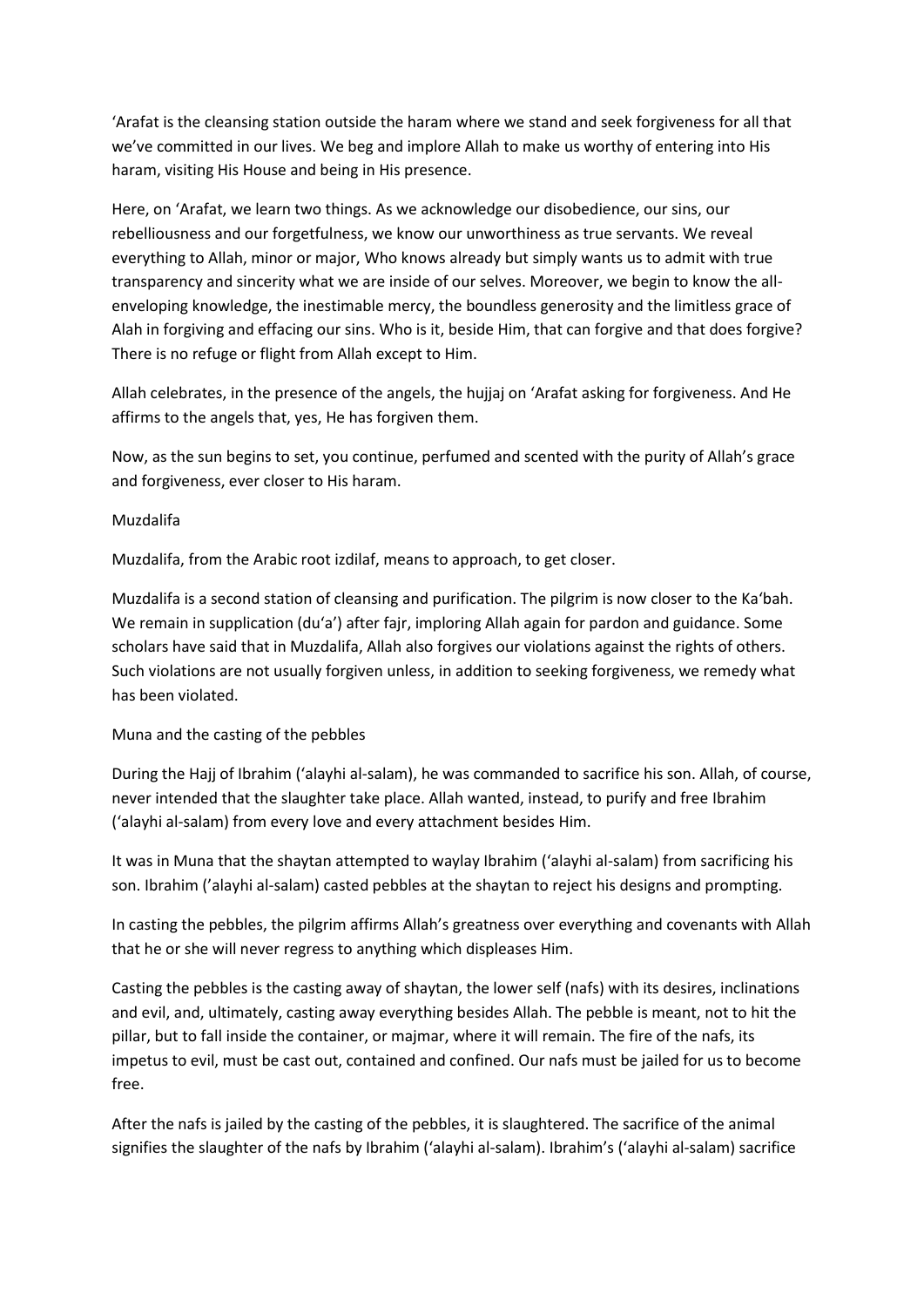was momentous: he sacrificed his very will. Ibrahim was named the Khalil (cherished friend) of Allah because his love for Allah pierced and consumed his entire heart.

The hair – signifying status, station and pride – is now shaved. Whatever remaining trace and residue of the disobedient nafs is now completely cleansed.

Now, the pilgrim is welcomed by Allah to visit His Haram and His House. He or she is now freed from ihram, but not completely. Washing and the use of perfume are now permitted; intimate relations are not. Approaching one's spouse is unbefitting considering that now the pilgrim is going to visit the Host.

### Tawaf al-Ifadah

Ifadah means to flood, to rush, to move.

The movement from 'Arafat to the haram is called ifadah. The rite of tawaf that takes place after the casting of the pebbles, the sacrifice and the shaving of the head is likewise termed Tawaaf al-Ifadah.

The heart (qalb), cleansed and purified from its attachments, inundated with love, desire and longing, floods to the haram, to the House, and to its Lord. There, it circumambulates the House and renews its pledge of complete and loving submission.

### Sa'i between Safa and Marwa

Sa'i means to work, to strive, to act.

We remember in sa'i the actions of Hajar ('alayha al-salam) as she climbed, walked and ran up both Safa and Marwa looking for sustenance for her starving child. The miracle of Zam zam was gifted to Hajar for her efforts and sincere reliance. Rasulullah (sallalahu 'alayhi wasallam) teaches that if we drink zam zam with firm faith and certainty, Allah will most definitely answer our supplication.

As servants of Allah, we are embedded in time and space. We must act, all the while cognizant that it is Allah who creates both cause and effect. To see waves upon waves of pilgrims walking and running between Safa and Marwa is to recognize that the reality of our life is constant sa'i between struggle and reward, struggle and reward. On the hills of Safa and Marwa, where the pilgrim alights in reflection and supplication, the heart exalts, seeing Allah's power in all matters, yours and others, large or small.

# The days and nights of Muna

During our stay in Muna, we re-affirm and re-declare our desire and hope for spiritual freedom by casting pebbles for three days. Each casting of the pebbles cements our resolution to contain and confine both the lower self (nafs) and shaytan.

You remain in Muna as Allah's guest. Here, we must eat and drink with the consciousness of a guest in front of a Most-Magnanimous Host. The greatest nourishment during these days, as Allah himself indicates, is His dhikr, or remembrance. We are destined to leave but Allah intends we leave gradually, in gratitude to Him, remembrance of Him and gathering a firm resolution for permanent change when we depart.